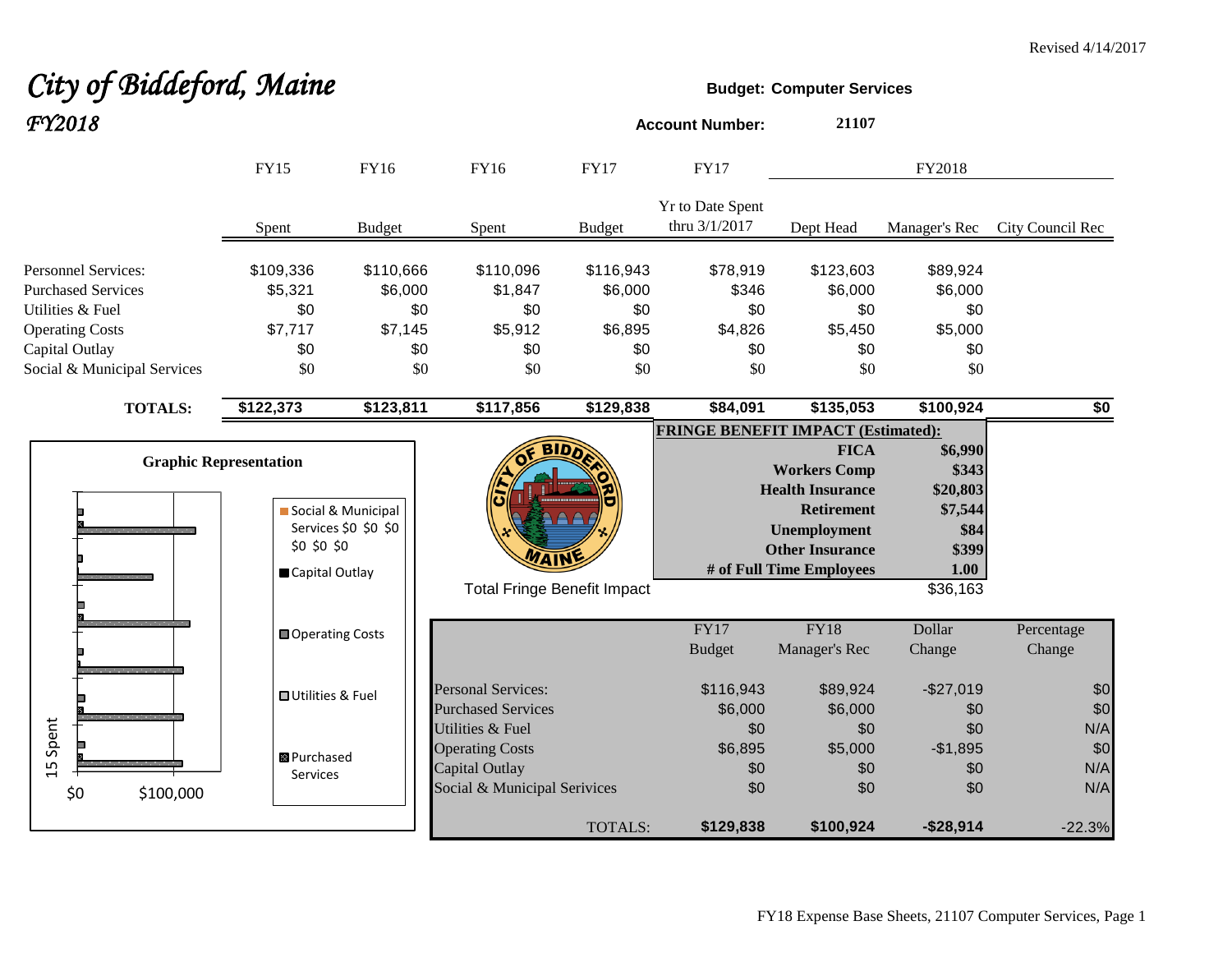## FY2018 Personnel Services

| Account                            |                                     | <b>FY15</b> | <b>FY16</b>   | FY16        | <b>FY17</b>   | <b>FY17</b>      | FY2018    |           |
|------------------------------------|-------------------------------------|-------------|---------------|-------------|---------------|------------------|-----------|-----------|
| Number                             | Description                         | Spent       | <b>Budget</b> | Spent       | <b>Budget</b> | Yr to Date Spent | Dept Head | Mgr's Rec |
|                                    |                                     |             |               |             |               |                  |           |           |
|                                    | 60101 Dept Manager Salary Exp       | \$78,007    | \$79,863      | \$79,882    | \$80,353      | \$53,146         | \$84,149  | \$84,149  |
|                                    | 60102 Mid Mgmt Hrly Employee Wag    | $\$0$       | \$0           | \$0         | \$0           | \$0              | \$0       | \$0       |
|                                    | 60201 FICA/Medicare-ER Share Exp    | \$5,852     | \$6,415       | \$6,031     | \$6,516       | \$4,053          | \$6,614   | \$0       |
|                                    | 60202 MPERS-Employer Share Exp      | \$0         | \$0           | \$0         | \$0           | \$0              | \$0       | \$0       |
|                                    | 60203 457 Plan-Employer Share Exp   | \$3,900     | \$3,993       | \$4,299     | \$3,776       | \$3,189          | \$4,894   | \$0       |
|                                    | 60210 HPHC Ins Employer Share Exp   | \$21,224    | \$19,763      | \$19,397    | \$19,194      | \$12,764         | \$21,029  | \$0       |
|                                    | 60212 S-T Disability ER Share Exp   | \$26        | \$28          | \$27        | \$30          | \$18             | \$30      | \$0       |
|                                    | 60213 L-T Disability ER Share Exp   | \$182       | \$254         | \$223       | \$289         | \$170            | \$294     | \$0       |
|                                    | 60216 Delta Dental ER Share         | \$0         | \$0           | \$0         | \$0           | \$0              | \$0       | \$0       |
|                                    | 60217 RHSA Plan ER Share            | \$0         | \$0           | \$0         | \$0           | \$270            | \$780     | \$0       |
|                                    | 60251 Conferences/Training Expense  | \$70        | \$75          | \$0         | \$5,495       | \$4,364          | \$3,800   | \$3,800   |
|                                    | 60252 Travel/Mileage Expense        | \$0         | \$200         | \$63        | \$1,140       | \$219            | \$901     | \$875     |
|                                    | 60253 Food/Lodging Expense          | \$0         | \$0           | \$0         | \$0           | \$726            | \$964     | \$950     |
|                                    | 60256 Dues/Memberships Expense      | \$75        | \$75          | \$175       | \$150         | \$0              | \$150     | \$150     |
| <b>Totals</b>                      |                                     | \$109,336   | \$110,666     | \$110,096   | \$116,943     | \$78,919         | \$123,603 | \$89,924  |
|                                    | <b>FY2018 Purchased Services</b>    |             |               |             |               |                  |           |           |
| Account                            |                                     | <b>FY15</b> | <b>FY16</b>   | <b>FY16</b> | <b>FY17</b>   | <b>FY17</b>      | FY2018    |           |
| Number                             | Description                         | Spent       | <b>Budget</b> | Spent       | <b>Budget</b> | Yr to Date Spent | Dept Head | Mgr's Rec |
|                                    | 60305 Computer Support/Service Exp  | \$5,321     | \$6,000       | \$1,847     | \$6,000       | \$346            | \$6,000   | \$6,000   |
| <b>Totals</b>                      |                                     | \$5,321     | \$6,000       | \$1,847     | \$6,000       | \$346            | \$6,000   | \$6,000   |
|                                    | <b>FY2018 Other Operating Costs</b> |             |               |             |               |                  |           |           |
| Account                            |                                     | <b>FY15</b> | <b>FY16</b>   | FY16        | <b>FY17</b>   | <b>FY17</b>      | FY2018    |           |
| Number                             | Description                         | Spent       | <b>Budget</b> | Spent       | <b>Budget</b> | Yr to Date Spent | Dept Head | Mgr's Rec |
|                                    |                                     |             |               |             |               |                  |           |           |
|                                    | 60452 Operating Equip Repair Exp    | \$4,943     | \$5,000       | \$3,490     | \$4,850       | \$2,605          | \$4,850   | \$4,400   |
| 60500 Admin/Office Supp/Eqt Non-Ca |                                     | \$1,957     | \$1,600       | \$1,004     | \$1,500       | \$1,881          | \$300     | \$300     |
|                                    | 60501 Operating Supp/Eqt Non-Cap    | \$817       | \$545         | \$1,418     | \$545         | \$340            | \$300     | \$300     |
| <b>Totals</b>                      |                                     | \$7,717     | \$7,145       | \$5,912     | \$6,895       | \$4,826          | \$5,450   | \$5,000   |

FY18 Expense Base Sheets, 21107 Computer Services, Page 2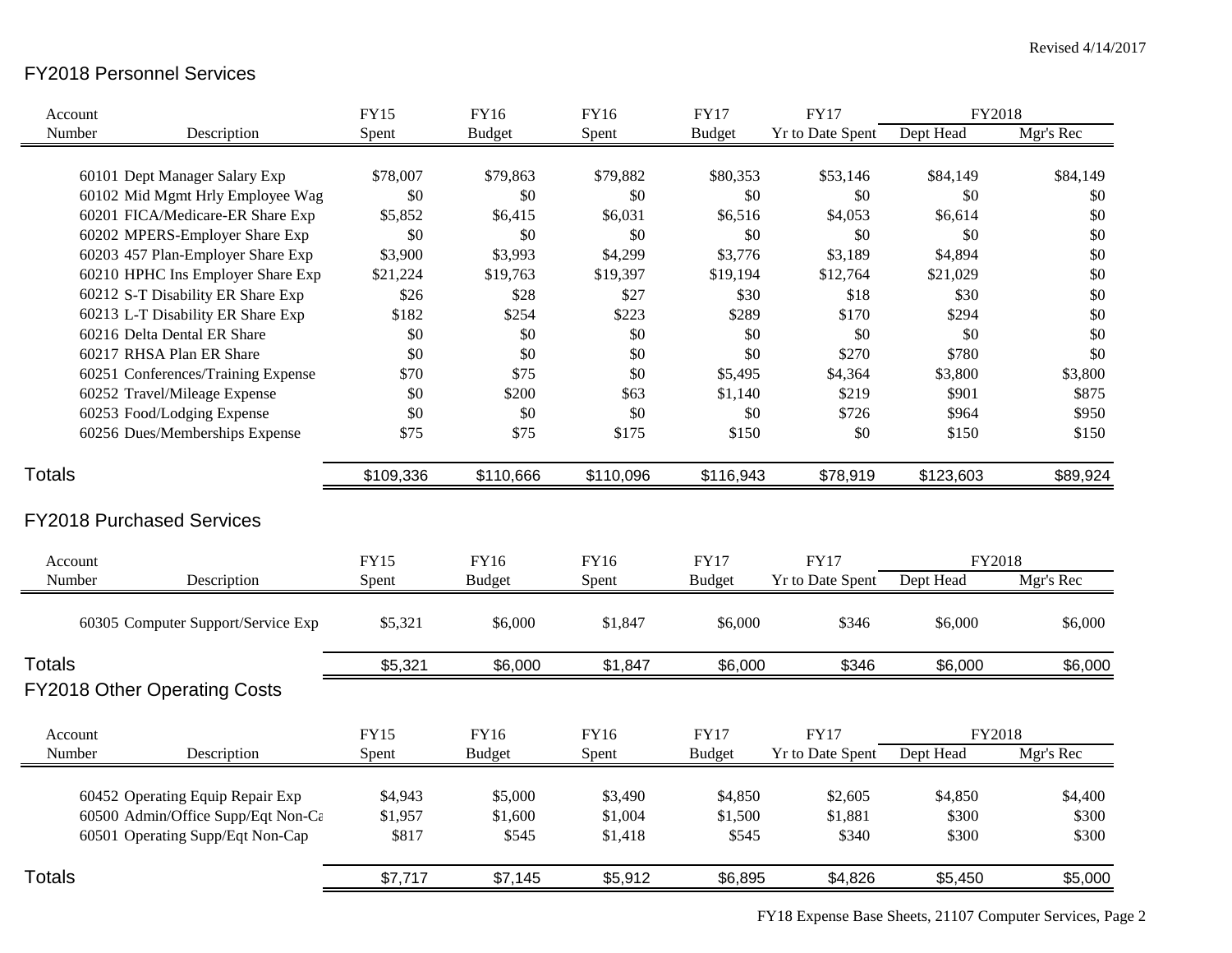#### DEPARTMENT PERSONAL SERVICES BUDGET WORKSHEET Fiscal Year 2018 BUDGET

| DEPARTMENT:           | 21107 | <b>Computer Services</b> |                |           |                     |                |                       |
|-----------------------|-------|--------------------------|----------------|-----------|---------------------|----------------|-----------------------|
|                       |       |                          | <b>YEAREND</b> |           |                     |                |                       |
|                       |       |                          | ANNUALIZED     |           | <b>CITY MANAGER</b> | <b>COUNCIL</b> |                       |
| <b>CLASSIFICATION</b> | RANGE | <b>POSITION</b>          | <b>TOTAL</b>   | REOUESTED | RECOMMEND.          | APPROP.        | NAME                  |
|                       |       |                          |                |           |                     |                |                       |
| System Administrator  |       |                          | 83.826.17      | 84.148.58 | 84,148.58           |                | <b>GERALD GERLACH</b> |

TOTAL BUDGETED POSITIONS **1 83,826.17 84,148.58 84,148.58 0.00**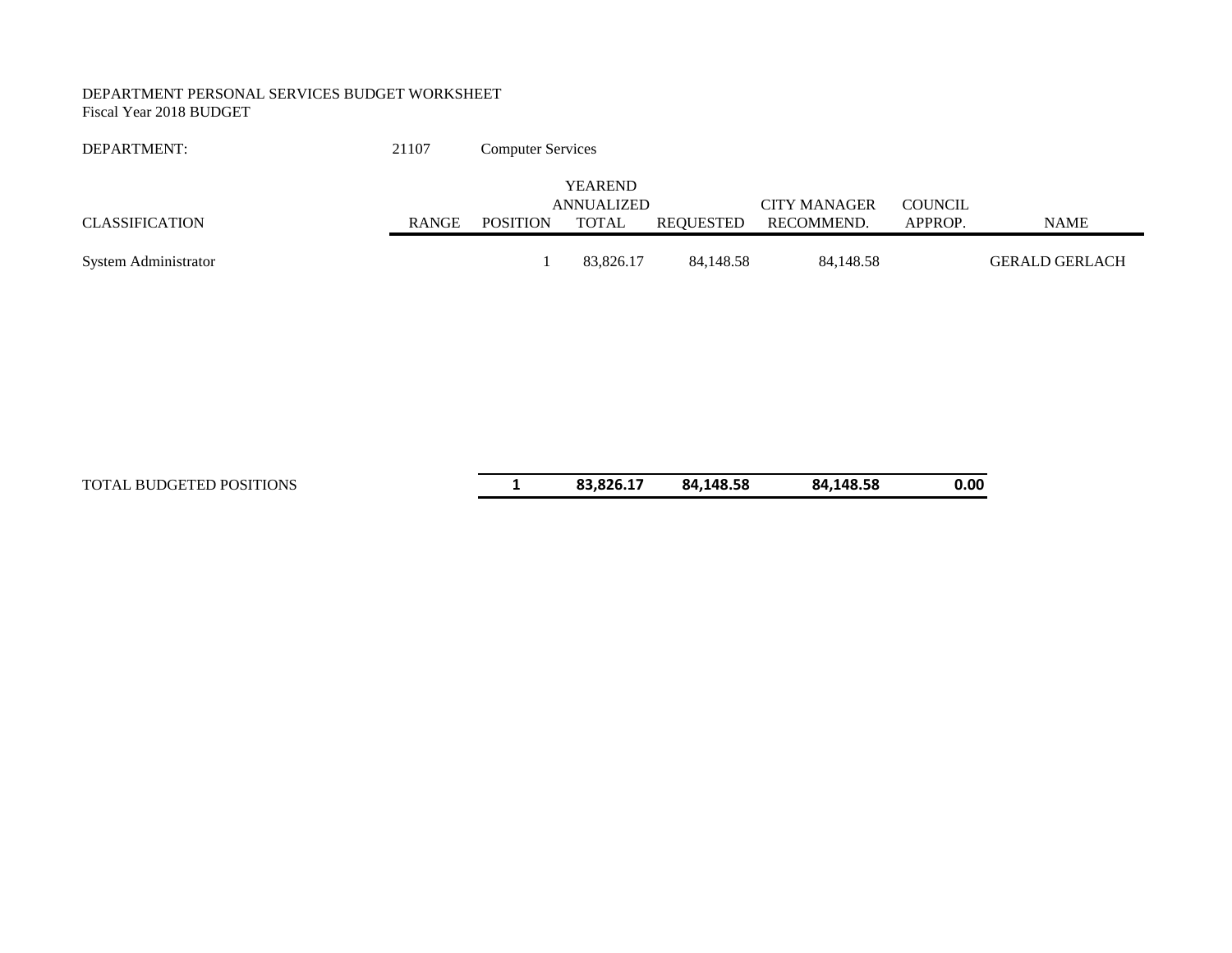

April 14, 2017 **Department:** Computer Services

Account Title: Dept Manager Salary Exp

Department Number: 21107 20101 20101 Account Number: 60101

| FY2015      | FY 2016       | FY 2016     | FY 2017       | FY 2017       |
|-------------|---------------|-------------|---------------|---------------|
| Actual      | <b>Budget</b> | Actual      | <b>Budget</b> | Est. Expended |
|             |               |             |               |               |
| \$78,006.68 | \$79,863.00   | \$79,881.67 | \$80,353.00   | \$83,826.17   |

| FY-2018       | Department  | City Mgr       | Council | Increase   |
|---------------|-------------|----------------|---------|------------|
|               | Reauest     | Recommendation | Action  | (Decrease) |
| <b>Budget</b> | \$84,148.58 | \$84,148.58    |         | \$3,795.58 |

**Support for Budget Request:** Provide justification for the budget request using as much detail as possible to support it. Examples of acceptable support include unit costs, quantity estimates, price quotes, etc. Requests based solely on a percentage increase above the previous budget will not be accepted. Use additional sheets if necessary.

2016 Reorganization Plan categorizes this position as mid management rather than dept head. See Object 60102 for salary information.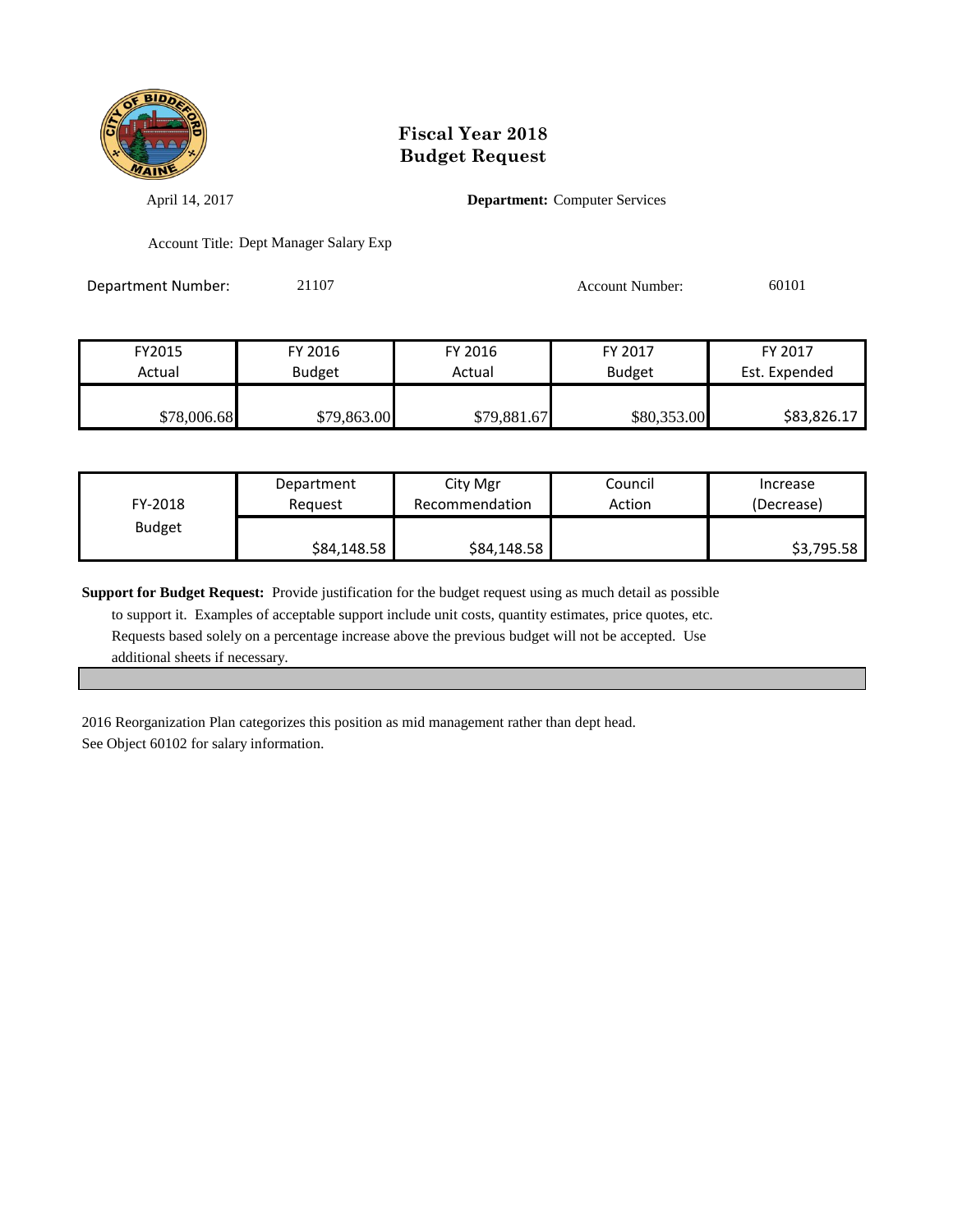

April 14, 2017 **Department:** Computer Services

Account Title: Mid Mgmt Hrly Employee Wage Ex

Department Number: 21107 20102 Account Number: 60102

| FY2015 | FY 2016       | FY 2016 | FY 2017       | FY 2017       |
|--------|---------------|---------|---------------|---------------|
| Actual | <b>Budget</b> | Actual  | <b>Budget</b> | Est. Expended |
|        |               |         |               |               |
| \$0.00 | \$0.00        | \$0.00  | \$0.00        | \$0.00        |

| FY-2018       | Department | City Mgr       | Council | Increase   |
|---------------|------------|----------------|---------|------------|
|               | Reauest    | Recommendation | Action  | (Decrease) |
| <b>Budget</b> | \$0.00     | \$0.00         |         | ا 50.00    |

**Support for Budget Request:** Provide justification for the budget request using as much detail as possible to support it. Examples of acceptable support include unit costs, quantity estimates, price quotes, etc. Requests based solely on a percentage increase above the previous budget will not be accepted. Use additional sheets if necessary.

2016 Reorganization Plan categorizes this position as mid management rather than dept head. This position, Greg Copeland, was moved to GIS 100%.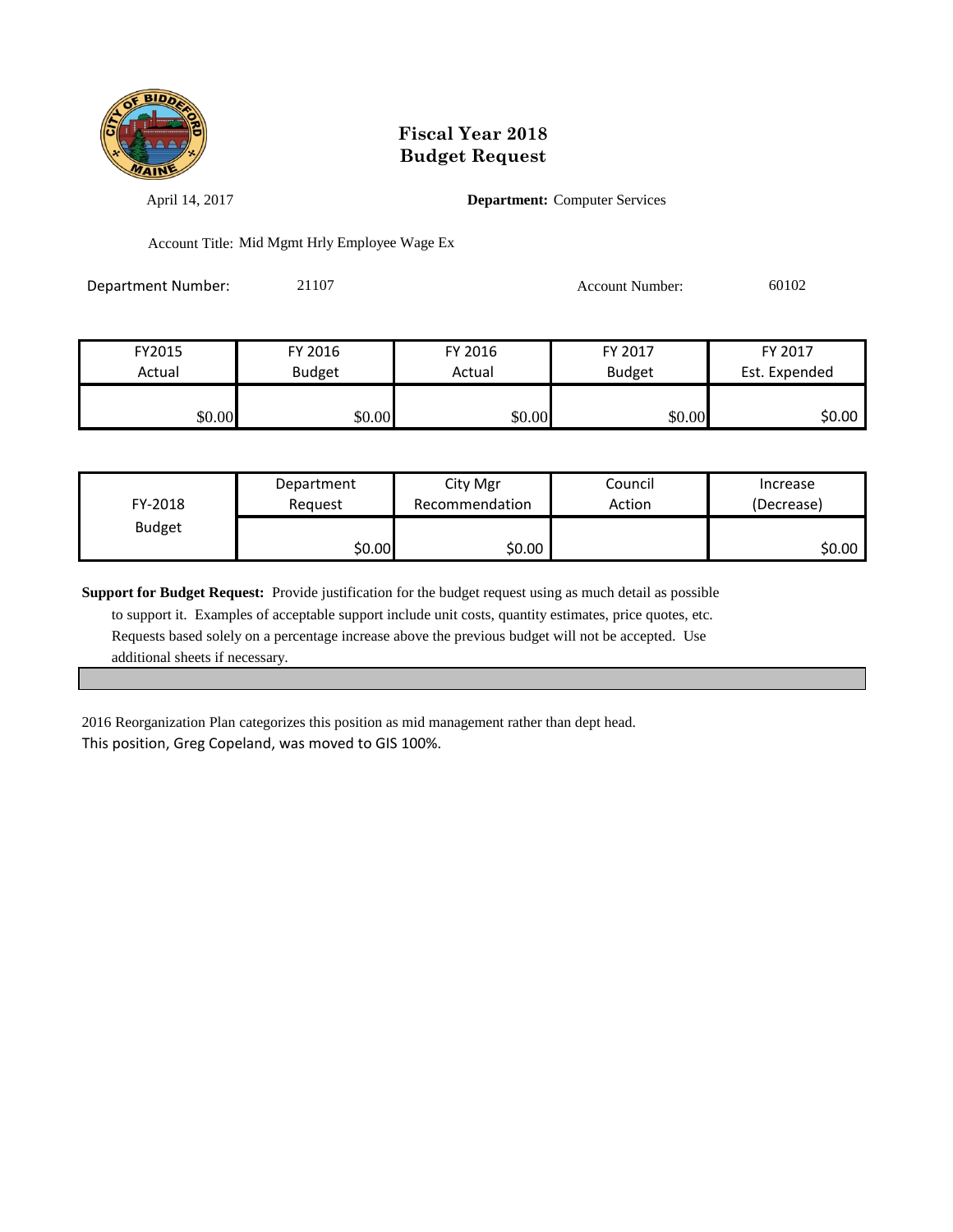

April 14, 2017 **Department:** Computer Services

Account Title: FICA/Medicare-ER Share Exp

Department Number: 21107 Account Number: 60201

| FY2015     | FY 2016       | FY 2016    | FY 2017       | FY 2017       |
|------------|---------------|------------|---------------|---------------|
| Actual     | <b>Budget</b> | Actual     | <b>Budget</b> | Est. Expended |
|            |               |            |               |               |
| \$5,852.04 | \$6,415.00    | \$6,031.27 | \$6,516.00    | \$6,105.00    |

| FY-2018       | Department | City Mgr       | Council | Increase   |
|---------------|------------|----------------|---------|------------|
|               | Reauest    | Recommendation | Action  | (Decrease) |
| <b>Budget</b> | \$6,613.60 | \$6,989.85     |         | \$473.85   |

**Support for Budget Request:** Provide justification for the budget request using as much detail as possible

 to support it. Examples of acceptable support include unit costs, quantity estimates, price quotes, etc. Requests based solely on a percentage increase above the previous budget will not be accepted. Use additional sheets if necessary.

Based on payroll speadsheet provided by Finance Department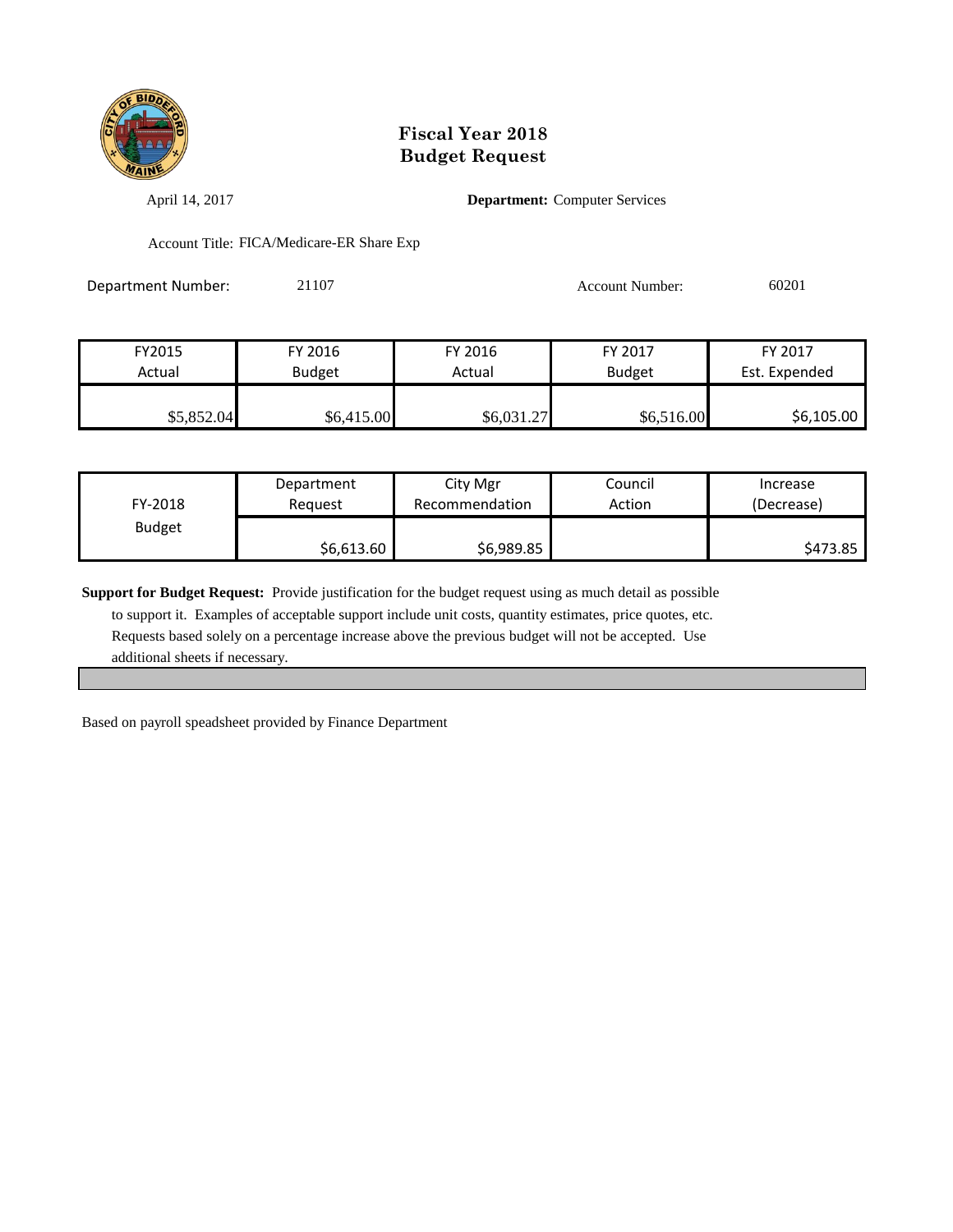

April 14, 2017 **Department:** Computer Services

Account Title: MPERS-Employer Share Exp

| Department Number: | 21107 | <b>Account Number:</b> | 60202 |
|--------------------|-------|------------------------|-------|
|                    |       |                        |       |

| FY2015 | FY 2016       | FY 2016 | FY 2017       | FY 2017       |
|--------|---------------|---------|---------------|---------------|
| Actual | <b>Budget</b> | Actual  | <b>Budget</b> | Est. Expended |
|        |               |         |               |               |
| \$0.00 | \$0.00        | \$0.00  | \$0.00        | \$0.00        |

| FY-2018       | Department | City Mgr       | Council | Increase   |
|---------------|------------|----------------|---------|------------|
|               | Reauest    | Recommendation | Action  | (Decrease) |
| <b>Budget</b> | ا 50.00    | \$0.00         |         | ا 50.00    |

**Support for Budget Request:** Provide justification for the budget request using as much detail as possible

 to support it. Examples of acceptable support include unit costs, quantity estimates, price quotes, etc. Requests based solely on a percentage increase above the previous budget will not be accepted. Use additional sheets if necessary.

Not applicable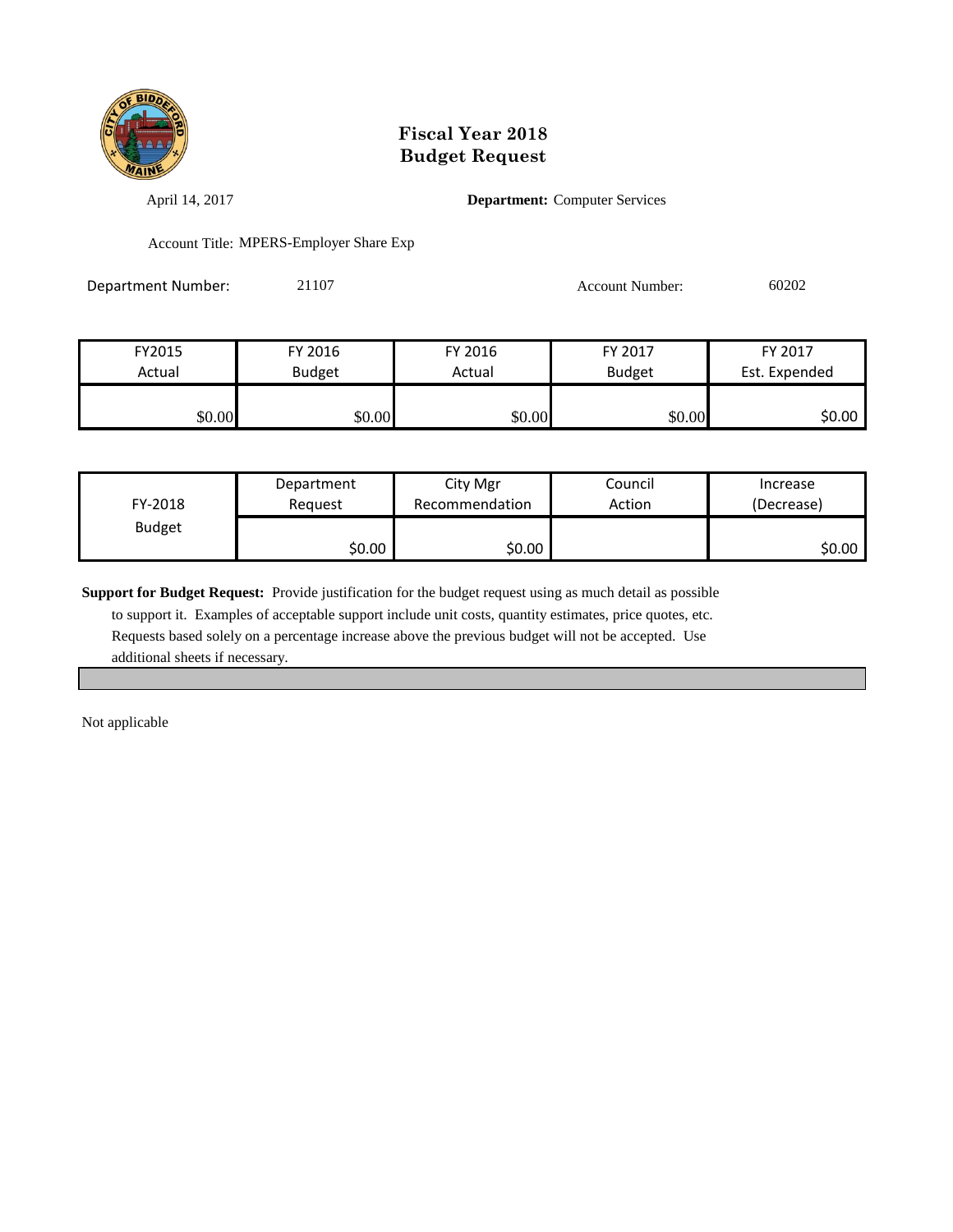

April 14, 2017 **Department:** Computer Services

Account Title: 457 Plan-Employer Share Exp

| Department Number: | 21107 | <b>Account Number:</b> | 60203 |
|--------------------|-------|------------------------|-------|
|                    |       |                        |       |

| FY2015     | FY 2016    | FY 2016    | FY 2017       | FY 2017       |
|------------|------------|------------|---------------|---------------|
| Actual     | Budget     | Actual     | <b>Budget</b> | Est. Expended |
|            |            |            |               |               |
| \$3,900.36 | \$3,993.00 | \$4,298.96 | \$3,776.00    | \$4,801.00    |

| FY-2018       | Department | City Mgr       | Council | Increase   |
|---------------|------------|----------------|---------|------------|
|               | Reauest    | Recommendation | Action  | (Decrease) |
| <b>Budget</b> | \$4,893.53 | \$7,544.36     |         | \$3,768.36 |

**Support for Budget Request:** Provide justification for the budget request using as much detail as possible

 to support it. Examples of acceptable support include unit costs, quantity estimates, price quotes, etc. Requests based solely on a percentage increase above the previous budget will not be accepted. Use additional sheets if necessary.

Based on Payroll Speadsheet provided by Finance Department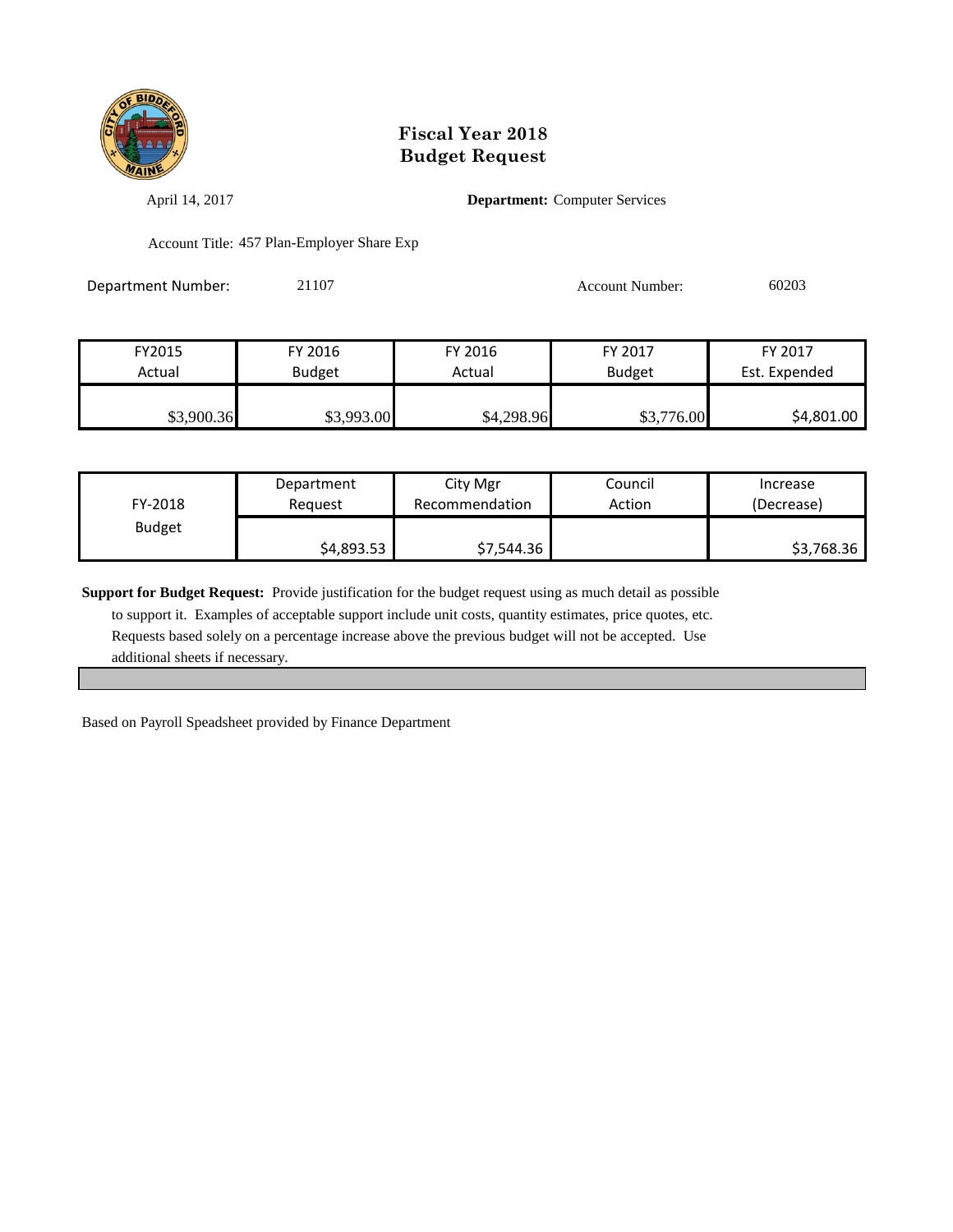

April 14, 2017 **Department:** Computer Services

Account Title: HPHC Ins Employer Share Exp

| Department Number: | 21107 | Account Number: | 60210 |
|--------------------|-------|-----------------|-------|
|                    |       |                 |       |

| FY2015      | FY 2016     | FY 2016     | FY 2017       | FY 2017       |
|-------------|-------------|-------------|---------------|---------------|
| Actual      | Budget      | Actual      | <b>Budget</b> | Est. Expended |
|             |             |             |               |               |
| \$21,223.61 | \$19,763.00 | \$19,396.91 | \$19,194.00   | \$19,473.00   |

| FY-2018       | Department  | City Mgr       | Council | Increase   |
|---------------|-------------|----------------|---------|------------|
|               | Reauest     | Recommendation | Action  | (Decrease) |
| <b>Budget</b> | \$21,029.32 | \$20,803.00    |         | \$1,609.00 |

**Support for Budget Request:** Provide justification for the budget request using as much detail as possible

 to support it. Examples of acceptable support include unit costs, quantity estimates, price quotes, etc. Requests based solely on a percentage increase above the previous budget will not be accepted. Use additional sheets if necessary.

Based on Payroll Speadsheet provided by Finance Department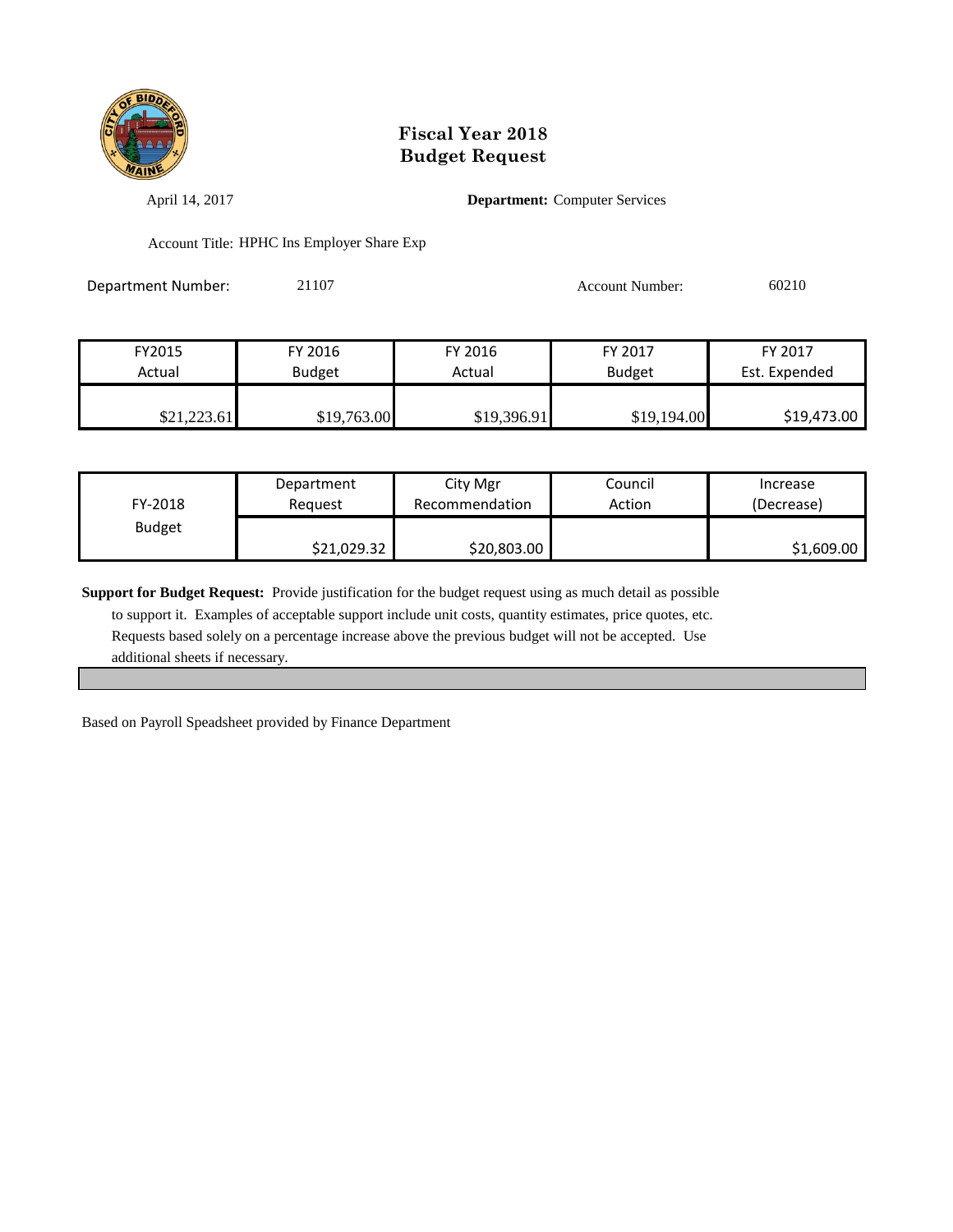

April 14, 2017 **Department:** Computer Services

Account Title: S-T Disability ER Share Exp

Department Number: 21107 Account Number: 60212

| FY2015  | FY 2016       | FY 2016 | FY 2017       | FY 2017       |
|---------|---------------|---------|---------------|---------------|
| Actual  | <b>Budget</b> | Actual  | <b>Budget</b> | Est. Expended |
|         |               |         |               |               |
| \$26.27 | \$28.00       | \$26.79 | \$30.00       | \$28.38       |

| FY-2018       | Department | City Mgr       | Council | Increase   |
|---------------|------------|----------------|---------|------------|
|               | Reauest    | Recommendation | Action  | (Decrease) |
| <b>Budget</b> | \$30.00    | \$30.00        |         | \$0.00     |

**Support for Budget Request:** Provide justification for the budget request using as much detail as possible

 to support it. Examples of acceptable support include unit costs, quantity estimates, price quotes, etc. Requests based solely on a percentage increase above the previous budget will not be accepted. Use additional sheets if necessary.

Based on Payroll Speadsheet provided by Finance Department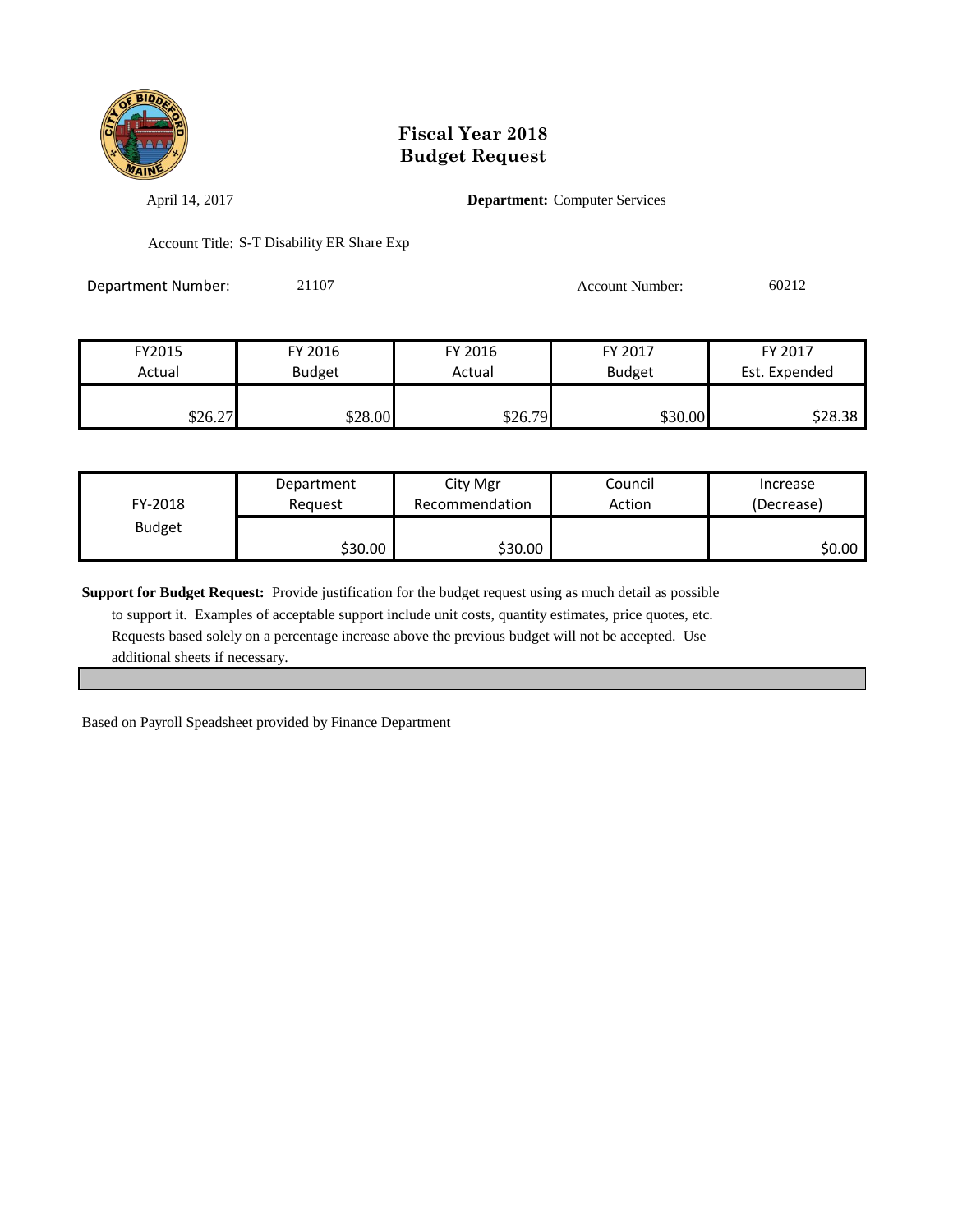

April 14, 2017 **Department:** Computer Services

Account Title: L-T Disability ER Share Exp

Department Number: 21107 Account Number: 60213

| FY2015   | FY 2016       | FY 2016  | FY 2017       | FY 2017       |
|----------|---------------|----------|---------------|---------------|
| Actual   | <b>Budget</b> | Actual   | <b>Budget</b> | Est. Expended |
|          |               |          |               |               |
| \$181.66 | \$254.00      | \$223.12 | \$289.00      | \$266.00      |

| FY-2018       | Department | City Mgr       | Council | Increase   |
|---------------|------------|----------------|---------|------------|
|               | Reauest    | Recommendation | Action  | (Decrease) |
| <b>Budget</b> | \$293.63   | \$301.80       |         | \$12.80    |

**Support for Budget Request:** Provide justification for the budget request using as much detail as possible

 to support it. Examples of acceptable support include unit costs, quantity estimates, price quotes, etc. Requests based solely on a percentage increase above the previous budget will not be accepted. Use additional sheets if necessary.

Based on payroll speadsheet provided by Finance Department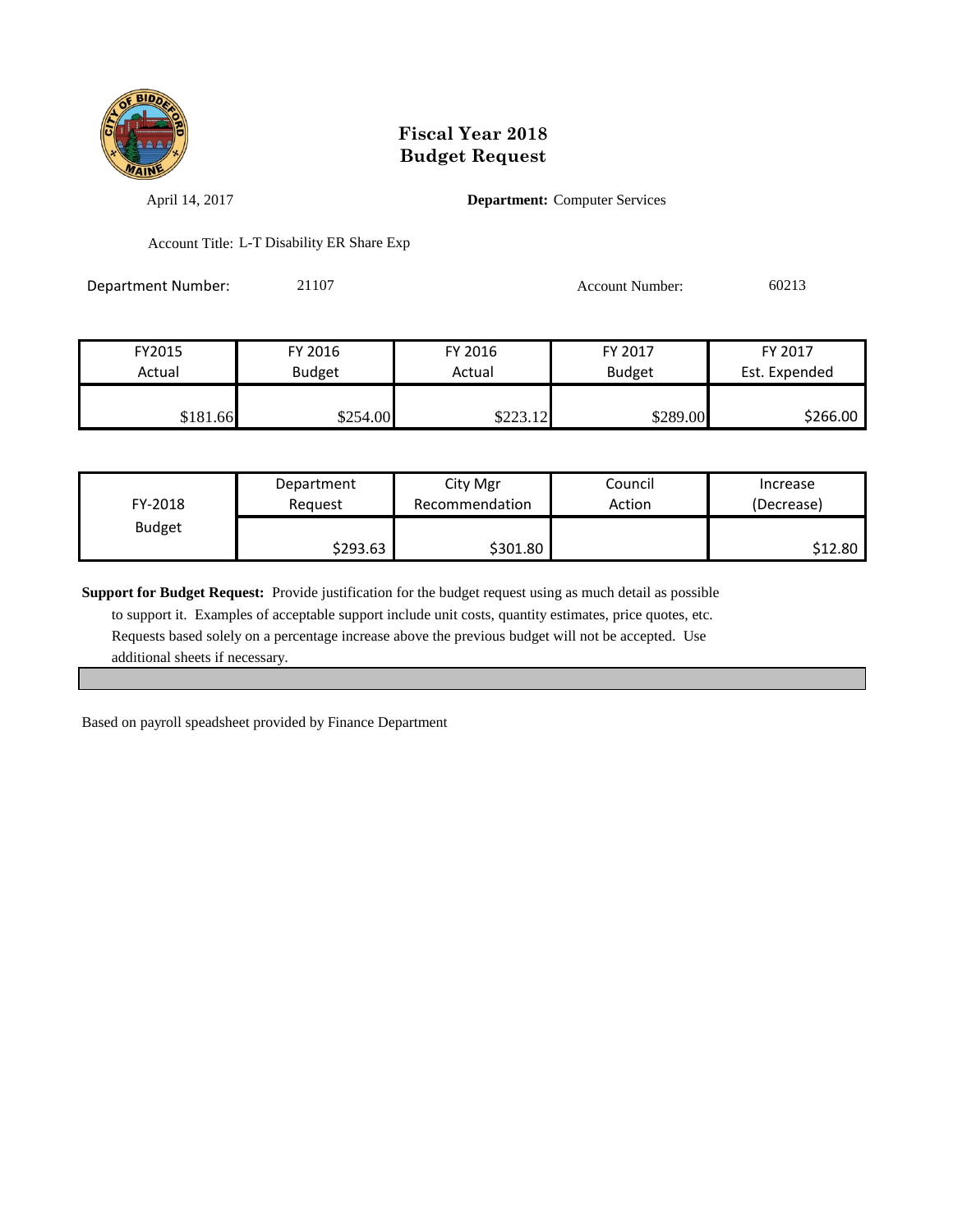

April 14, 2017 **Department:** Computer Services

Account Title: Delta Dental ER Share

Department Number: 21107 Account Number: 60216

| FY2015 | FY 2016       | FY 2016 | FY 2017       | FY 2017       |
|--------|---------------|---------|---------------|---------------|
| Actual | <b>Budget</b> | Actual  | <b>Budget</b> | Est. Expended |
|        |               |         |               |               |
| \$0.00 | \$0.00        | \$0.00  | \$0.00        | \$0.00        |

| FY-2018       | Department |        | Council | Increase   |
|---------------|------------|--------|---------|------------|
|               | Reauest    |        | Action  | (Decrease) |
| <b>Budget</b> | \$0.00     | \$0.00 |         | ا 50.00    |

**Support for Budget Request:** Provide justification for the budget request using as much detail as possible

 to support it. Examples of acceptable support include unit costs, quantity estimates, price quotes, etc. Requests based solely on a percentage increase above the previous budget will not be accepted. Use additional sheets if necessary.

Not applicable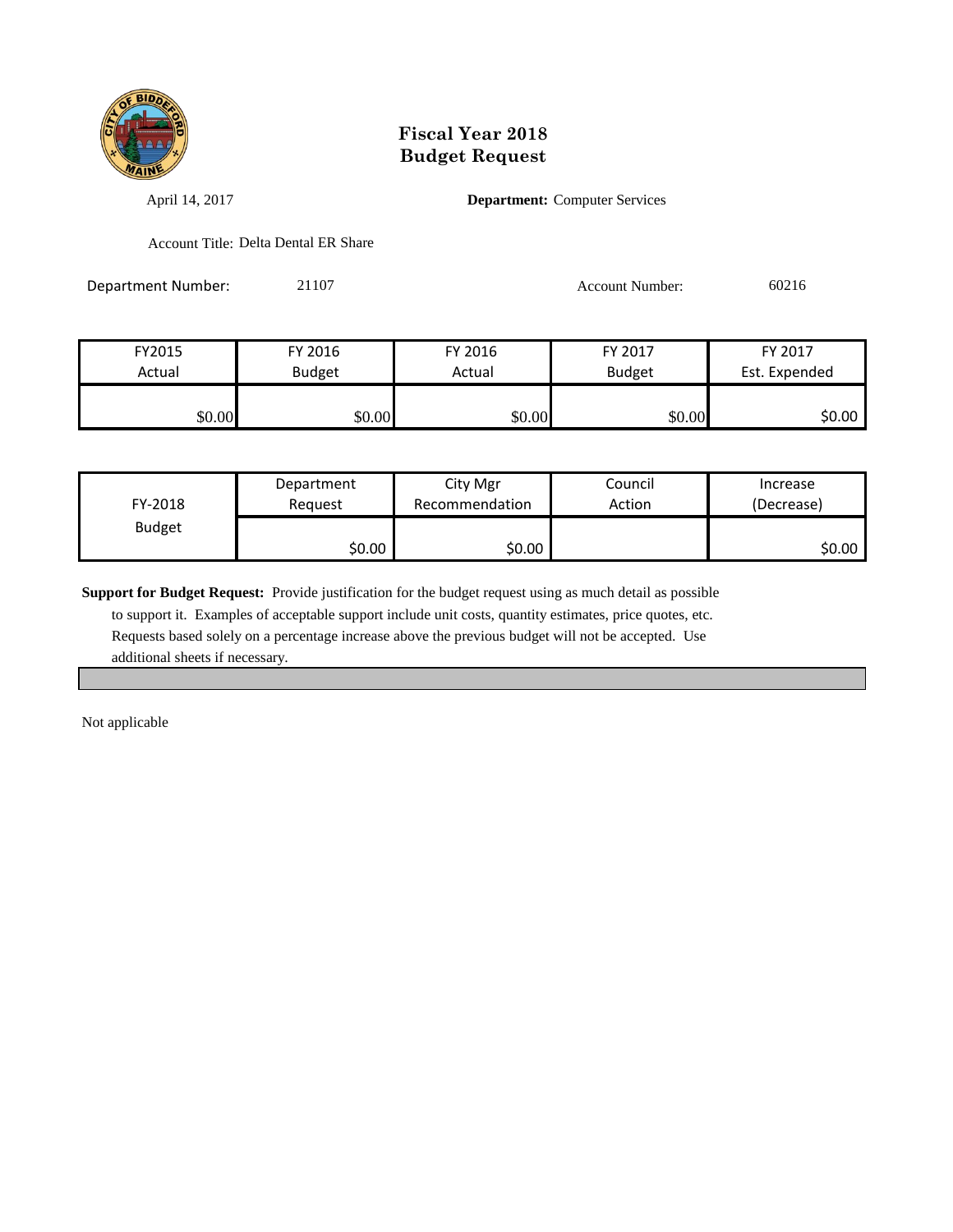

April 14, 2017 **Department:** Computer Services

Account Title: RHSA Plan ER Share

Department Number: 21107 Account Number: 60217

| FY2015 | FY 2016       | FY 2016 | FY 2017       | FY 2017       |
|--------|---------------|---------|---------------|---------------|
| Actual | <b>Budget</b> | Actual  | <b>Budget</b> | Est. Expended |
|        |               |         |               |               |
| \$0.00 | \$0.00        | \$0.00  | \$0.00        | \$528.00      |

| Department<br>FY-2018<br>Reauest |          | City Mgr<br>Recommendation | Council<br>Action | Increase<br>(Decrease) |
|----------------------------------|----------|----------------------------|-------------------|------------------------|
| <b>Budget</b>                    | \$780.00 | \$780.00                   |                   | \$780.00               |

**Support for Budget Request:** Provide justification for the budget request using as much detail as possible

 to support it. Examples of acceptable support include unit costs, quantity estimates, price quotes, etc. Requests based solely on a percentage increase above the previous budget will not be accepted. Use additional sheets if necessary.

Based on Payroll Speadsheet provided by Finance Department RSHA Program enacted in November 2016 FY2018 Budget reflects full year expense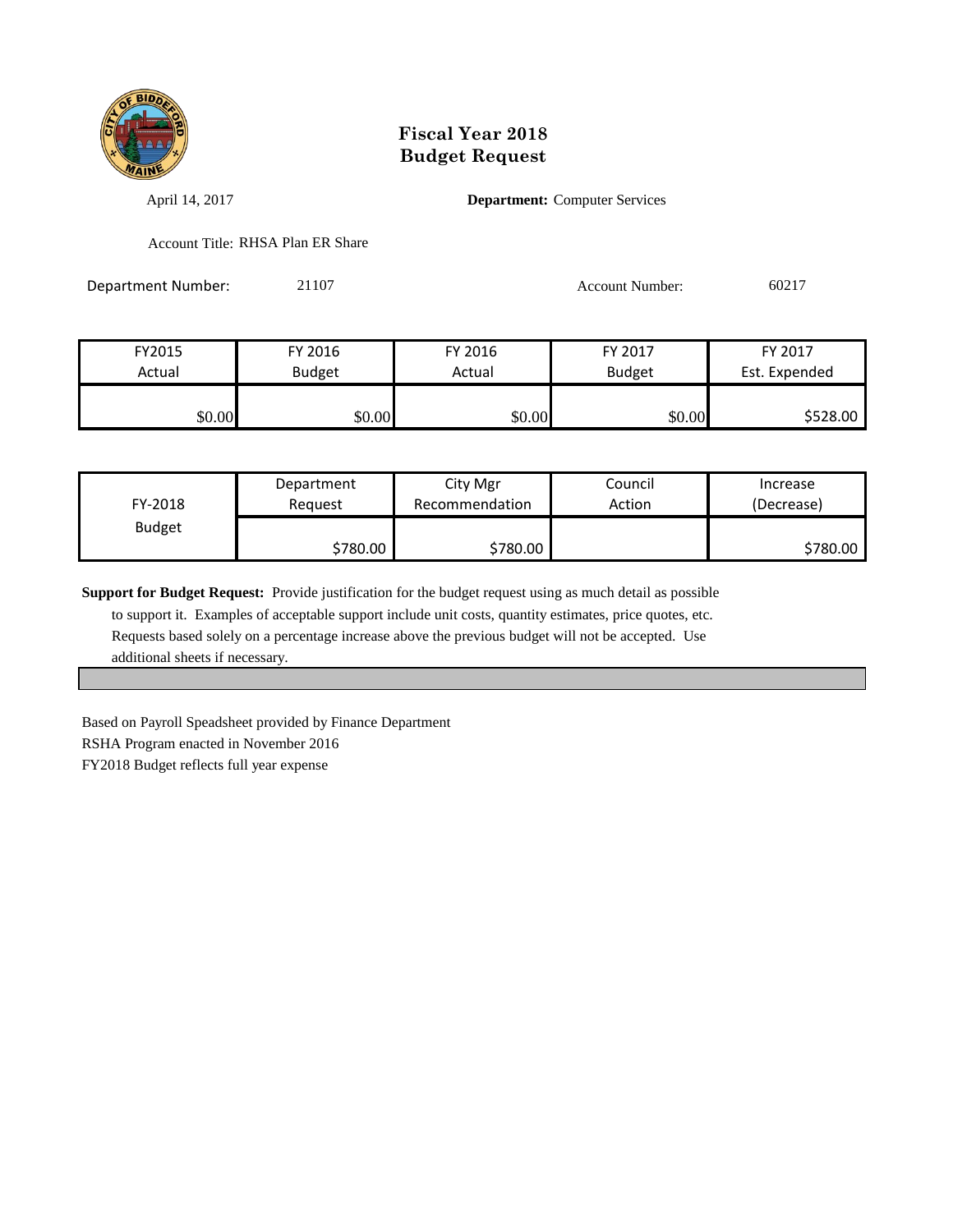

April 14, 2017 **Department:** Computer Services

Account Title: Conferences/Training Expense

| Department Number: | 21107 | Account Number: | 60251 |
|--------------------|-------|-----------------|-------|
|                    |       |                 |       |

| FY2015  | FY 2016       | FY 2016 | FY 2017       | FY 2017       |
|---------|---------------|---------|---------------|---------------|
| Actual  | <b>Budget</b> | Actual  | <b>Budget</b> | Est. Expended |
|         |               |         |               |               |
| \$70.00 | \$75.00       | \$0.00  | \$5,495.00    | \$4,634.00    |

| FY-2018       | Department |            | Council | Increase    |
|---------------|------------|------------|---------|-------------|
|               | Reauest    |            | Action  | (Decrease)  |
| <b>Budget</b> | \$3,800.00 | \$3,800.00 |         | (51,695.00) |

**Support for Budget Request:** Provide justification for the budget request using as much detail as possible to support it. Examples of acceptable support include unit costs, quantity estimates, price quotes, etc. Requests based solely on a percentage increase above the previous budget will not be accepted. Use

additional sheets if necessary.

I

| Exchange 2016 advanced support training                                                 | $3.150.00$ \$ | 3,150.00 |
|-----------------------------------------------------------------------------------------|---------------|----------|
| Attendance at GMIS International Conference (Government Management Information Systems) |               |          |
| Conference Registration (South Carolina)                                                | 650.00        | 650.00   |
|                                                                                         |               | 3,800.00 |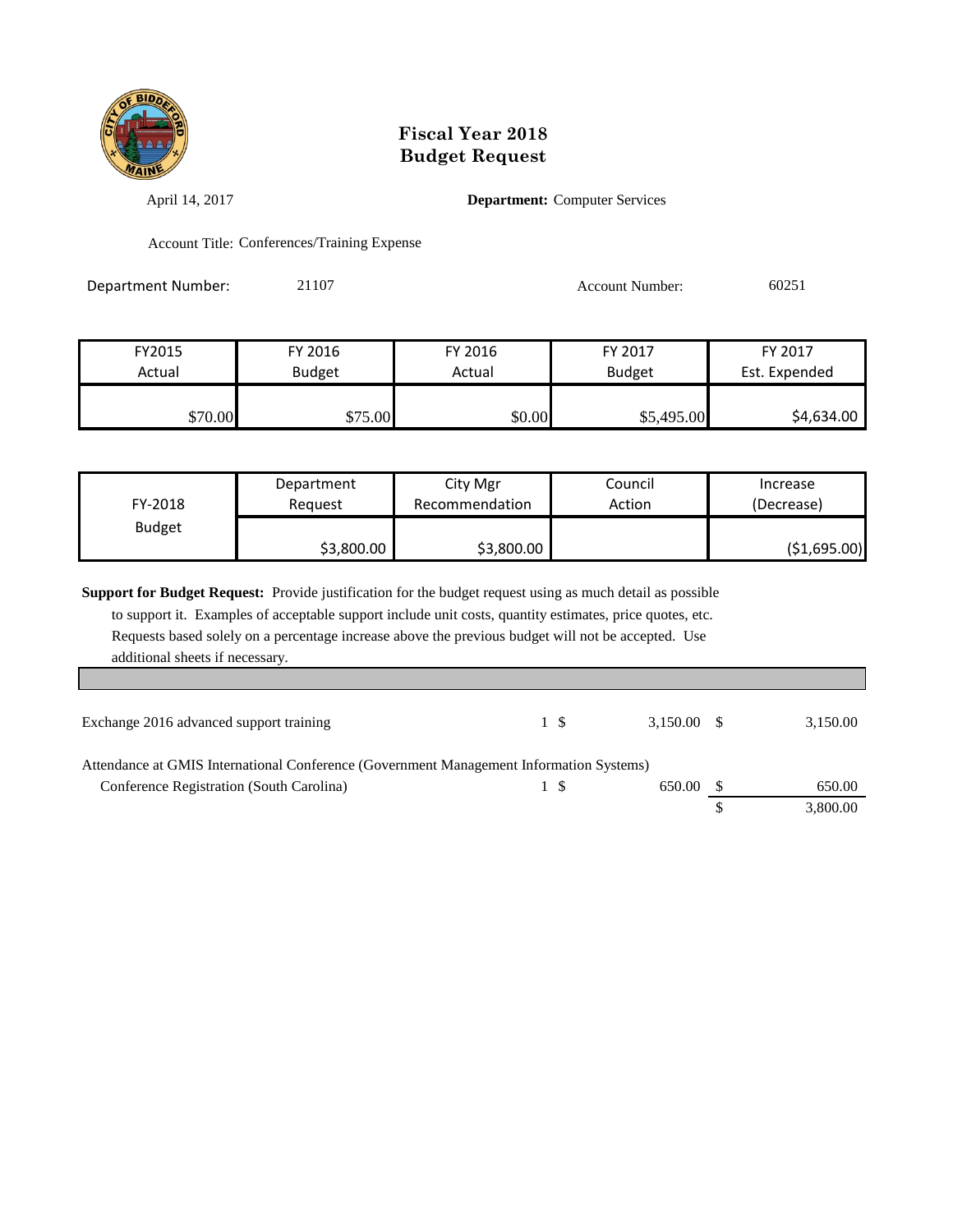

April 14, 2017 **Department:** Computer Services

Account Title: Travel/Mileage Expense

Department Number: 21107 Account Number: 60252

| FY2015 | FY 2016       | FY 2016 | FY 2017       | FY 2017       |
|--------|---------------|---------|---------------|---------------|
| Actual | <b>Budget</b> |         | <b>Budget</b> | Est. Expended |
|        |               |         |               |               |
| \$0.00 | \$200.00      | \$62.77 | \$1,140.00    | \$219.00      |

| FY-2018       | Department |          | Council | Increase   |
|---------------|------------|----------|---------|------------|
|               | Reauest    |          | Action  | (Decrease) |
| <b>Budget</b> | \$900.63   | \$875.00 |         | (\$265.00) |

**Support for Budget Request:** Provide justification for the budget request using as much detail as possible

 to support it. Examples of acceptable support include unit costs, quantity estimates, price quotes, etc. Requests based solely on a percentage increase above the previous budget will not be accepted. Use additional sheets if necessary.

| General mileage to/from Biddeford/Augusta | 375 | $0.535$ \$ | 200.63 |
|-------------------------------------------|-----|------------|--------|
| Airfare (GMIS Conference)                 |     | 495.00 S   | 495.00 |
| Rental Car                                |     | 205.00     | 205.00 |
|                                           |     |            | 900.63 |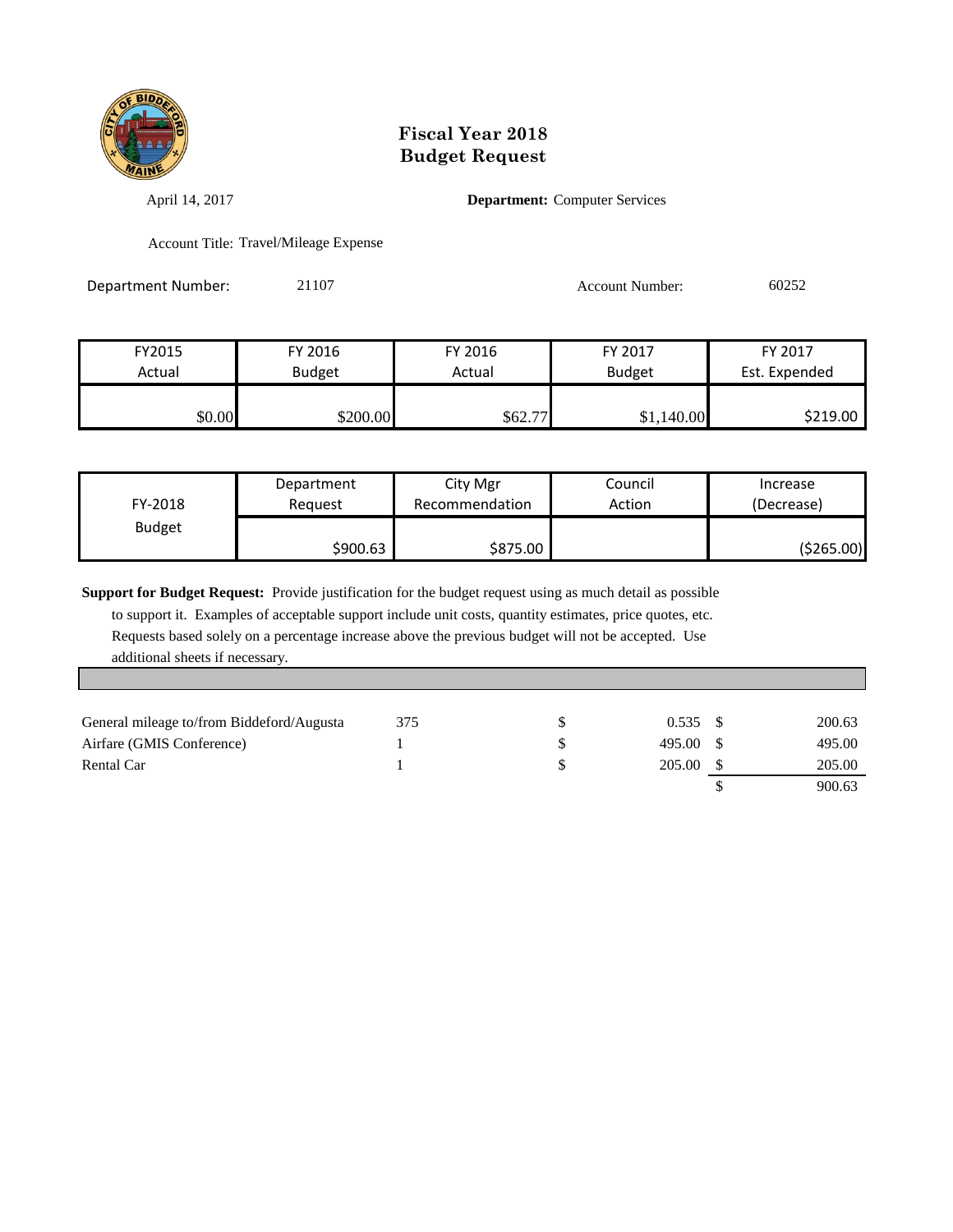

April 14, 2017 **Department:** Computer Services

Account Title: Food/Lodging Expense

Department Number: 21107 Account Number: 60253

| FY2015 | FY 2016       | FY 2016 | FY 2017       | FY 2017       |
|--------|---------------|---------|---------------|---------------|
| Actual | <b>Budget</b> | Actual  | <b>Budget</b> | Est. Expended |
| \$0.00 | \$0.00        | \$0.00  | \$0.00        | \$726.00      |

| FY-2018       | Department |          | Council | Increase   |
|---------------|------------|----------|---------|------------|
|               | Reauest    |          | Action  | (Decrease) |
| <b>Budget</b> | \$964.00   | \$950.00 |         | \$950.00   |

**Support for Budget Request:** Provide justification for the budget request using as much detail as possible

 to support it. Examples of acceptable support include unit costs, quantity estimates, price quotes, etc. Requests based solely on a percentage increase above the previous budget will not be accepted. Use additional sheets if necessary.

FY 2017 Food & Lodging expense included in FY2017 60251 budget request.

| Annual GMIS Conference (8/20-8/23) |      |        |        |
|------------------------------------|------|--------|--------|
| Meal Days                          | 4 S  | 70.00  | 280.00 |
| Hotel (Gov Rate)                   | 4 \$ | 151.00 | 604.00 |
| <b>Incidiental Training Meals</b>  | 4 \$ | 20.00  | 80.00  |
|                                    |      |        | 964.00 |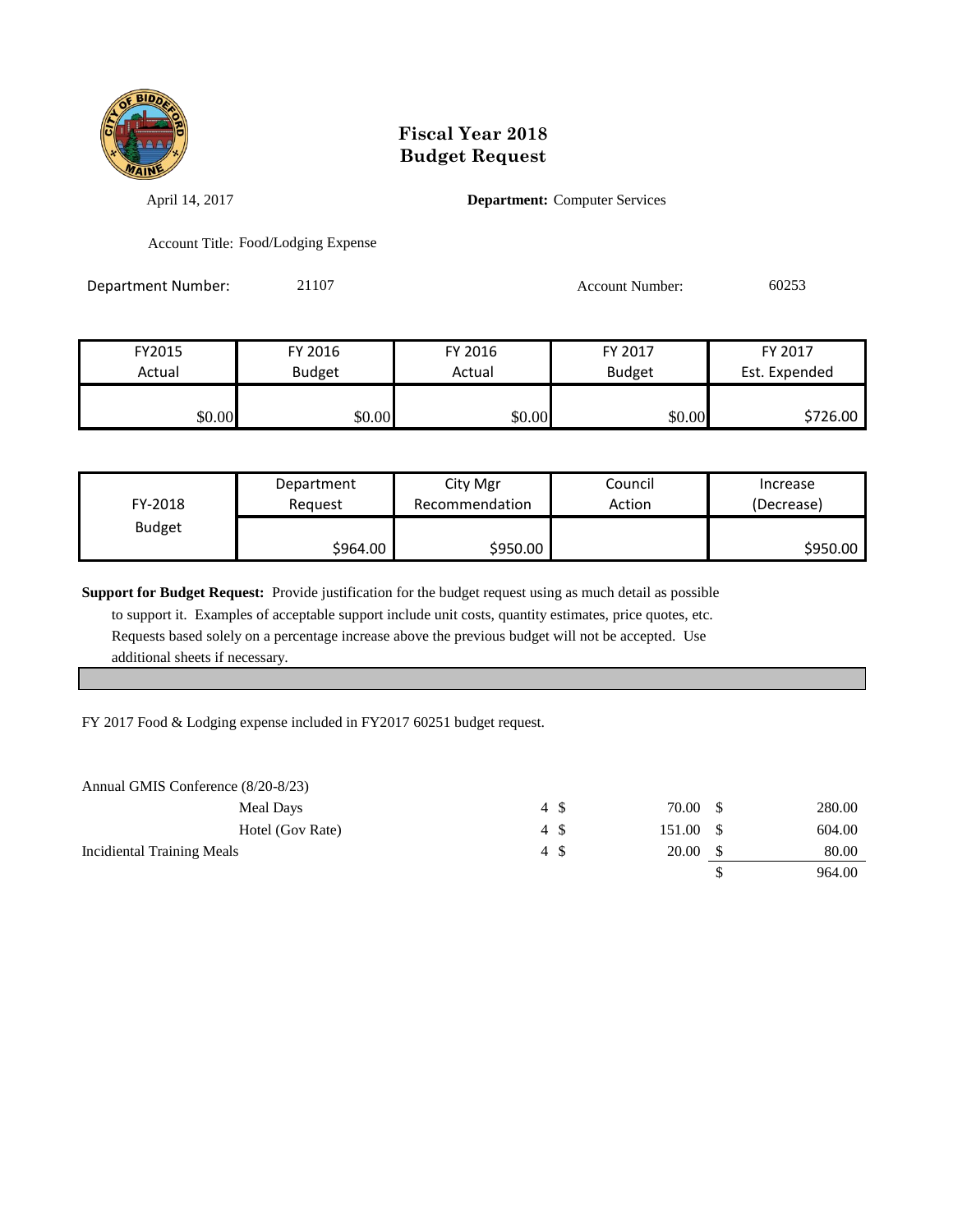

April 14, 2017 **Department:** Computer Services

Account Title: Dues/Memberships Expense

Department Number: 21107 Account Number: 60256

| FY2015  | FY 2016       | FY 2016  | FY 2017       | FY 2017       |
|---------|---------------|----------|---------------|---------------|
| Actual  | <b>Budget</b> | Actual   | <b>Budget</b> | Est. Expended |
|         |               |          |               |               |
| \$75.00 | \$75.00       | \$175.00 | \$150.00      | \$150.00      |

| FY-2018       | Department | City Mgr       | Council | Increase   |
|---------------|------------|----------------|---------|------------|
|               | Reauest    | Recommendation | Action  | (Decrease) |
| <b>Budget</b> | \$150.00   | \$150.00       |         | \$0.00     |

**Support for Budget Request:** Provide justification for the budget request using as much detail as possible

 to support it. Examples of acceptable support include unit costs, quantity estimates, price quotes, etc. Requests based solely on a percentage increase above the previous budget will not be accepted. Use additional sheets if necessary.

| <b>GMIS Membership</b> | 75.00 \$ | 75.00  |
|------------------------|----------|--------|
| MMA Membership         | 75.00 \$ | 75.00  |
|                        |          | 150.00 |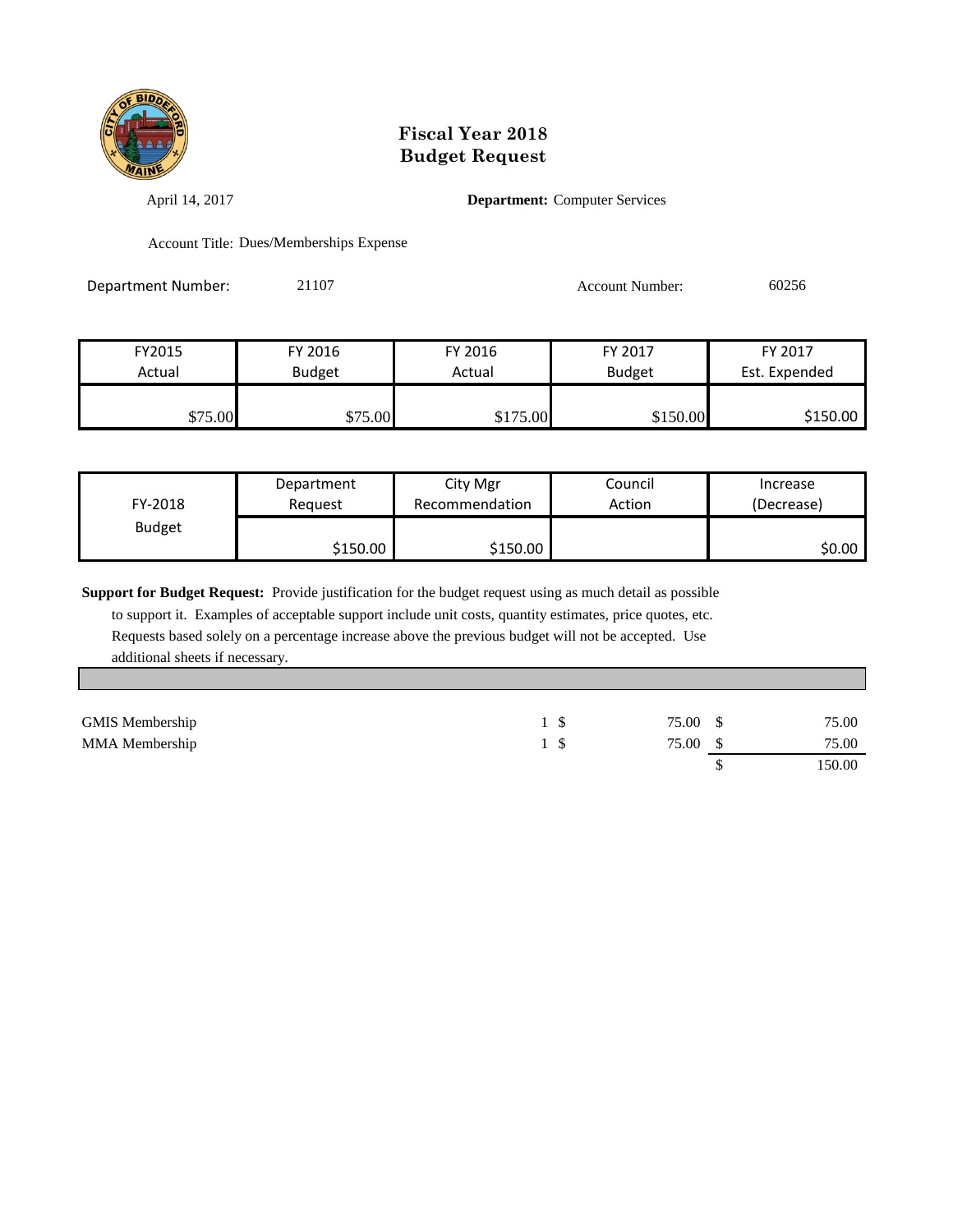

April 14, 2017 **Department:** Computer Services

Account Title: Computer Support/Service Exp

Department Number: 21107 2010 2010 2010 Account Number: 60305

| FY2015     | FY 2016       | FY 2016    | FY 2017       | FY 2017       |
|------------|---------------|------------|---------------|---------------|
| Actual     | <b>Budget</b> | Actual     | <b>Budget</b> | Est. Expended |
|            |               |            |               |               |
| \$5,320.75 | \$6,000.00    | \$1,847.25 | \$6,000.00    | \$6,000.00    |

| FY-2018       | Department | City Mgr       | Council | Increase   |
|---------------|------------|----------------|---------|------------|
|               | Reauest    | Recommendation | Action  | (Decrease) |
| <b>Budget</b> | \$6,000.00 | \$6,000.00     |         | \$0.00     |

**Support for Budget Request:** Provide justification for the budget request using as much detail as possible Outside support fees when an expert in a specific field is called in to work on an issue. Also all Firewall, and router changes are handled with outside support.

This is a contingency line for outside support expenses an expert in a specific field is called in to work on an issue. This contingency also covers firewall and router changes.

Past expenses have ranged from \$1,847.25 (FY2016) to \$6,015.25 (2012).

| FY2012 Actual | \$<br>6,015.25 |
|---------------|----------------|
| FY2013 Actual | \$<br>4,645.55 |
| FY2014 Actual | \$<br>3,703.75 |
| FY2015 Actual | \$<br>5,320.75 |
| FY2016 Actual | \$<br>1,847.25 |
|               |                |
| Average       | \$<br>4,306.51 |
| Median        | \$<br>4,645.55 |
| Max           | \$<br>6,015.25 |
|               |                |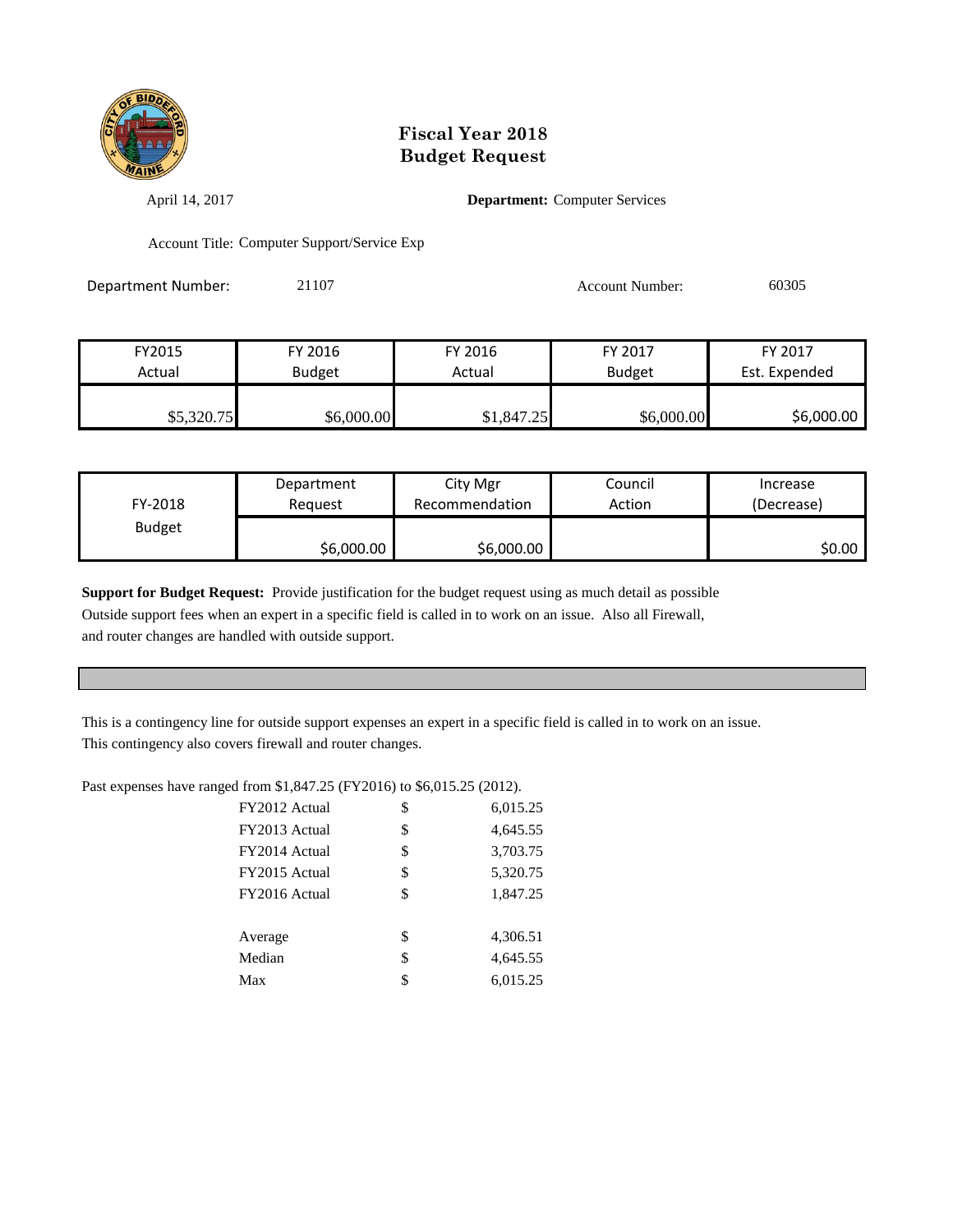

April 14, 2017 **Department:** Computer Services

Account Title: Operating Equip Repair Exp

Department Number: 21107 2010 2010 2010 Account Number: 60452

| FY2015     | FY 2016       | FY 2016    | FY 2017       | FY 2017       |
|------------|---------------|------------|---------------|---------------|
| Actual     | <b>Budget</b> | Actual     | <b>Budget</b> | Est. Expended |
|            |               |            |               |               |
| \$4,943.24 | \$5,000.00    | \$3,490.27 | \$4,850.00    | \$4,850.00    |

| FY-2018       | Department | City Mgr       | Council | Increase   |
|---------------|------------|----------------|---------|------------|
|               | Reauest    | Recommendation | Action  | (Decrease) |
| <b>Budget</b> | \$4,850.00 | \$4,400.00     |         | (\$450.00) |

**Support for Budget Request:** Provide justification for the budget request using as much detail as possible

 to support it. Examples of acceptable support include unit costs, quantity estimates, price quotes, etc. Requests based solely on a percentage increase above the previous budget will not be accepted. Use additional sheets if necessary.

This is a contingency line for repair or replacement of out-of-warranty computer equipment.

#### Past expenses have ranged from \$1,701.16 (FY2012) to \$4,943.24 (20152).

| FY2012 Actual | \$ | 1,701.67 |
|---------------|----|----------|
| FY2013 Actual | \$ | 4,159.50 |
| FY2014 Actual | \$ | 2,641.63 |
| FY2015 Actual | \$ | 4,943.24 |
| FY2016 Actual | \$ | 3,490.27 |
|               |    |          |
| Average       | \$ | 3,387.26 |
| Median        | \$ | 3,490.27 |
| Max           | S. | 4.943.24 |
|               |    |          |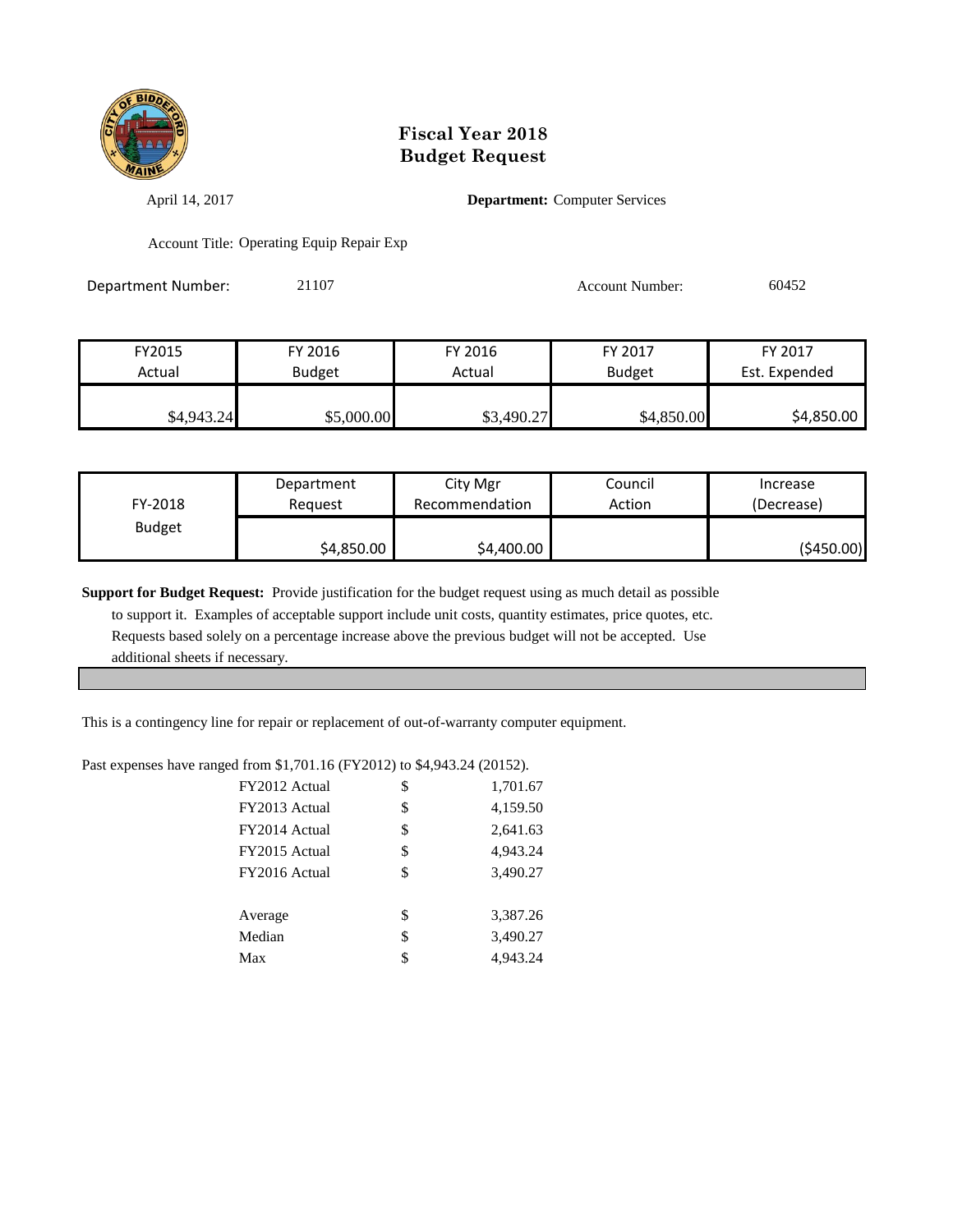

April 14, 2017 **Department:** Computer Services

Account Title: Admin/Office Supp/Eqt Non-Cap

| Department Number: | 21107 | <b>Account Number:</b> | 60500 |
|--------------------|-------|------------------------|-------|
|                    |       |                        |       |

| FY2015     | FY 2016       | FY 2016    | FY 2017       | FY 2017       |
|------------|---------------|------------|---------------|---------------|
| Actual     | <b>Budget</b> | Actual     | <b>Budget</b> | Est. Expended |
|            |               |            |               |               |
| \$1,956.59 | \$1,600.00    | \$1,004.10 | \$1,500.00    | \$1,880.72    |

| FY-2018<br><b>Budget</b> | Department<br>Reguest | City Mgr<br>Recommendation | Council<br>Action | Increase<br>(Decrease) |
|--------------------------|-----------------------|----------------------------|-------------------|------------------------|
|                          | 300.00                | \$300.00                   |                   | (\$1,200.00)           |

**Support for Budget Request:** Provide justification for the budget request using as much detail as possible

 to support it. Examples of acceptable support include unit costs, quantity estimates, price quotes, etc. Requests based solely on a percentage increase above the previous budget will not be accepted. Use additional sheets if necessary.

General admin office and printer supplies 1 \$ 300.00 \$ 300.00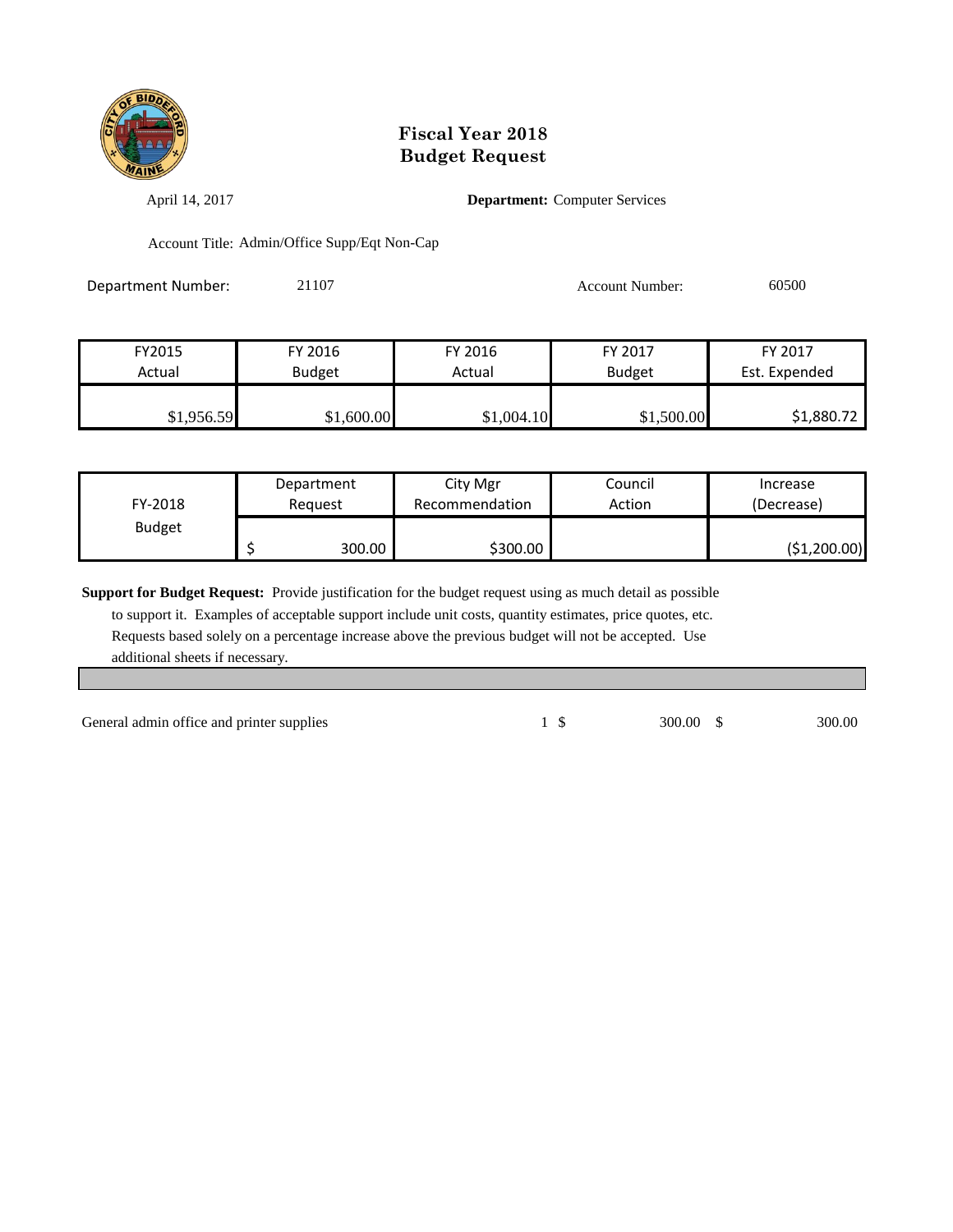

April 14, 2017 **Department:** Computer Services

Account Title: Operating Supp/Eqt Non-Cap

| Department Number: | 21107 | Account Number: | 60501 |
|--------------------|-------|-----------------|-------|
|                    |       |                 |       |

| FY2015   | FY 2016       | FY 2016    | FY 2017       | FY 2017       |
|----------|---------------|------------|---------------|---------------|
| Actual   | <b>Budget</b> | Actual     | <b>Budget</b> | Est. Expended |
|          |               |            |               |               |
| \$816.68 | \$545.00      | \$1,417.82 | \$545.00      | \$545.00      |

| FY-2018<br><b>Budget</b> | Department<br>Reauest |        | City Mgr<br>Recommendation | Council<br>Action | Increase<br>(Decrease) |
|--------------------------|-----------------------|--------|----------------------------|-------------------|------------------------|
|                          |                       | 300.00 | \$300.00                   |                   | ( \$245.00)            |

**Support for Budget Request:** Provide justification for the budget request using as much detail as possible

 to support it. Examples of acceptable support include unit costs, quantity estimates, price quotes, etc. Requests based solely on a percentage increase above the previous budget will not be accepted. Use additional sheets if necessary.

Miscellaneous operating office supplies 1 \$ 300.00 \$ 300.00